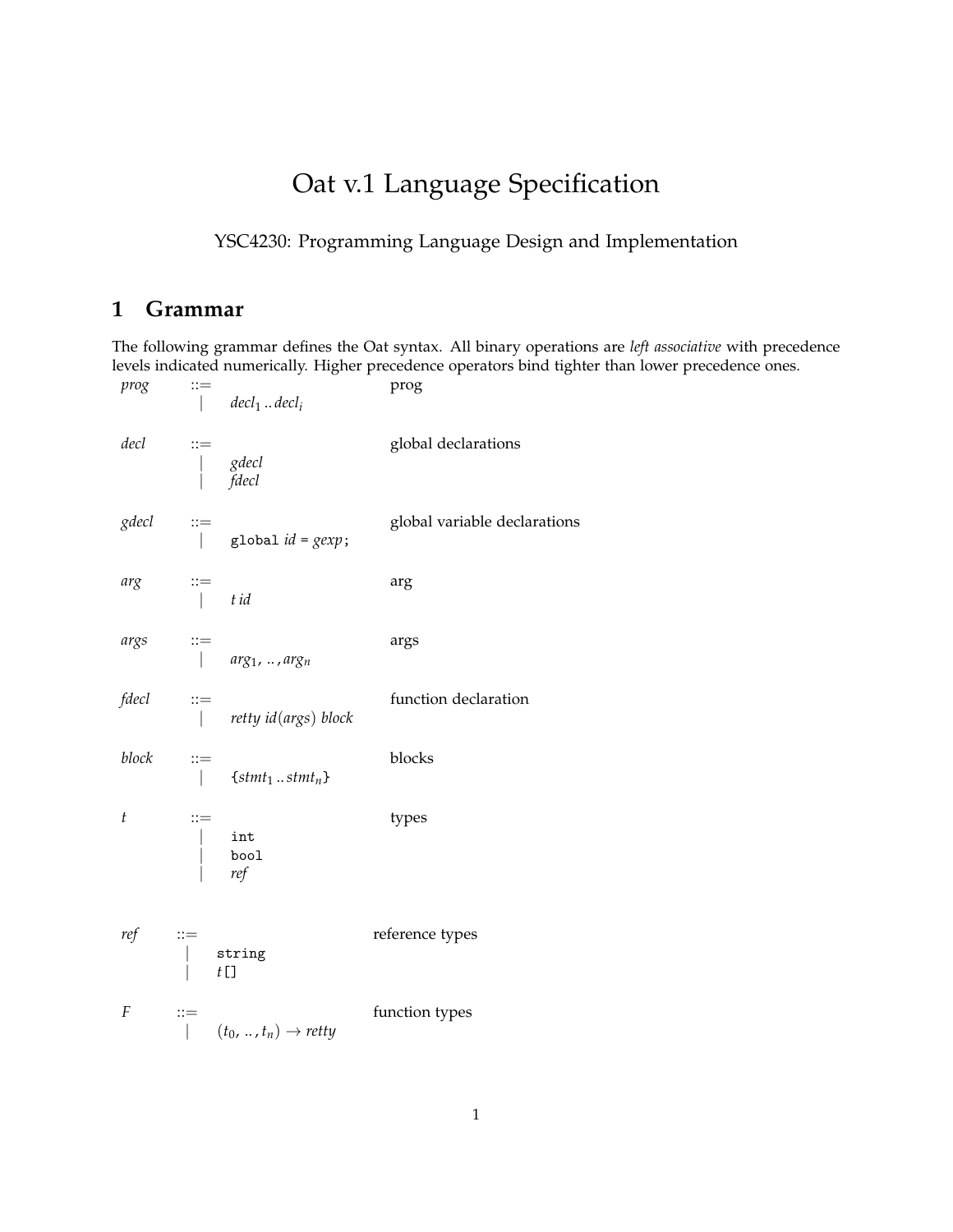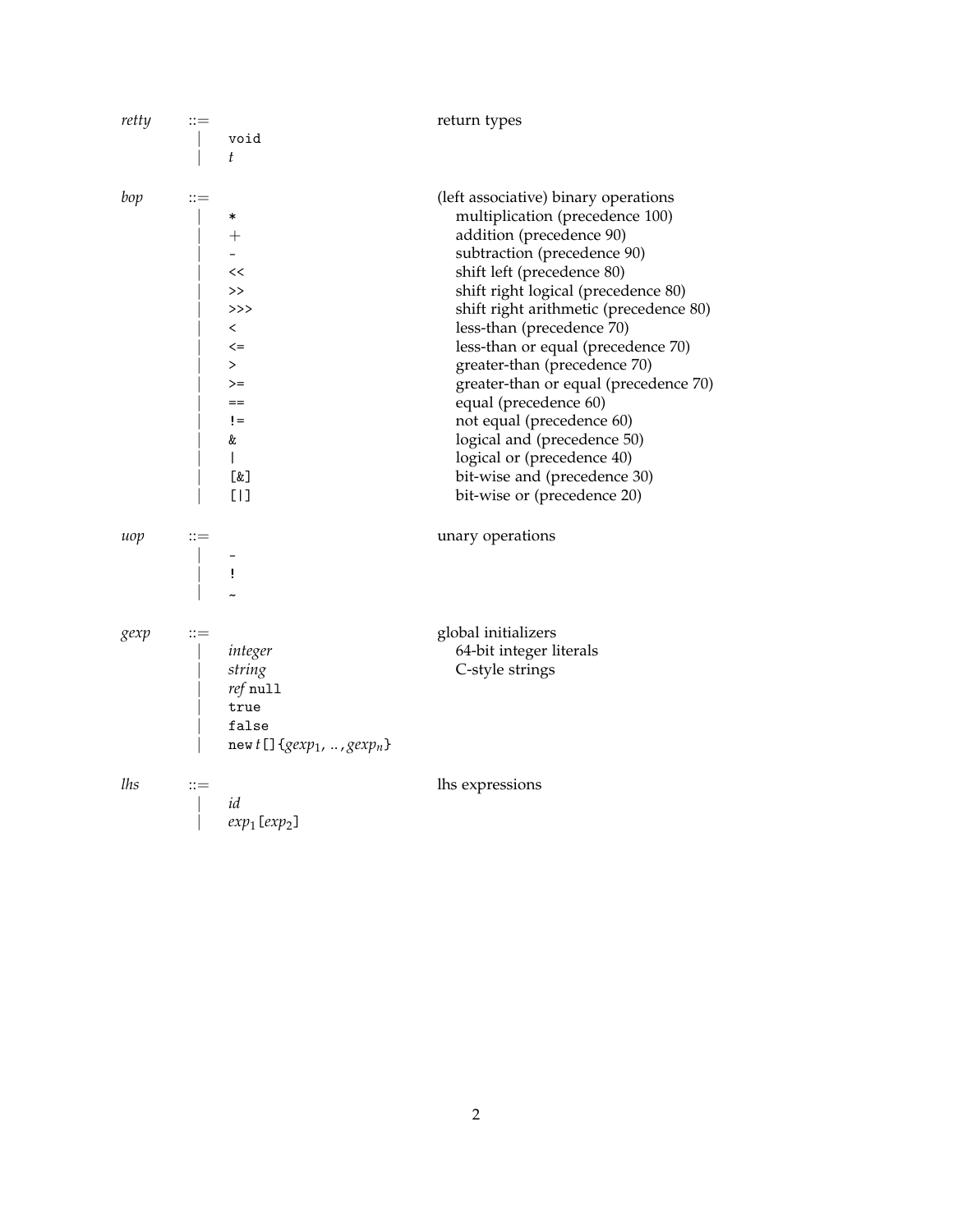| exp       | $::=$                   |                                                                                                                                                                           | expressions                                                                                   |
|-----------|-------------------------|---------------------------------------------------------------------------------------------------------------------------------------------------------------------------|-----------------------------------------------------------------------------------------------|
|           |                         | id<br>integer<br>string<br>$ref$ null<br>true                                                                                                                             | 64-bit integer literals<br>C-style strings                                                    |
|           |                         | false<br>$exp_1[exp_2]$<br>$id(exp_1, , exp_n)$<br>new $t$ [] $\{exp_1, , exp_n\}$<br>new int $[exp1]$<br>new bool $[exp1]$<br>$exp_1$ bop $exp_2$<br>uop exp<br>(exp)    | Explicitly initialized array<br>Default-initialize int array<br>Default-initialize bool array |
| vdecl     | $::=$                   | $var$ $id = exp$                                                                                                                                                          | local declarations                                                                            |
| vdecls    | $::=$                   | $vdecl_1$ , , $vdecl_n$                                                                                                                                                   | decl list                                                                                     |
| stmt      | $::=$                   | $lhs = exp;$<br>$v$ <i>decl</i> ;<br>return $exp$ ;<br>return;<br>$id(exp_1, , exp_n);$<br>if_stmt<br>for (vdecls; $exp_{opt}$ ; $stmt_{opt}$ ) block<br>while(exp) block | statements                                                                                    |
| if_stmt   | $::=$<br>$\overline{1}$ | $if(exp) block else\_stmt$                                                                                                                                                | if statements                                                                                 |
| else_stmt | $::=$                   | $\epsilon$<br>else block<br>else if_stmt                                                                                                                                  | else                                                                                          |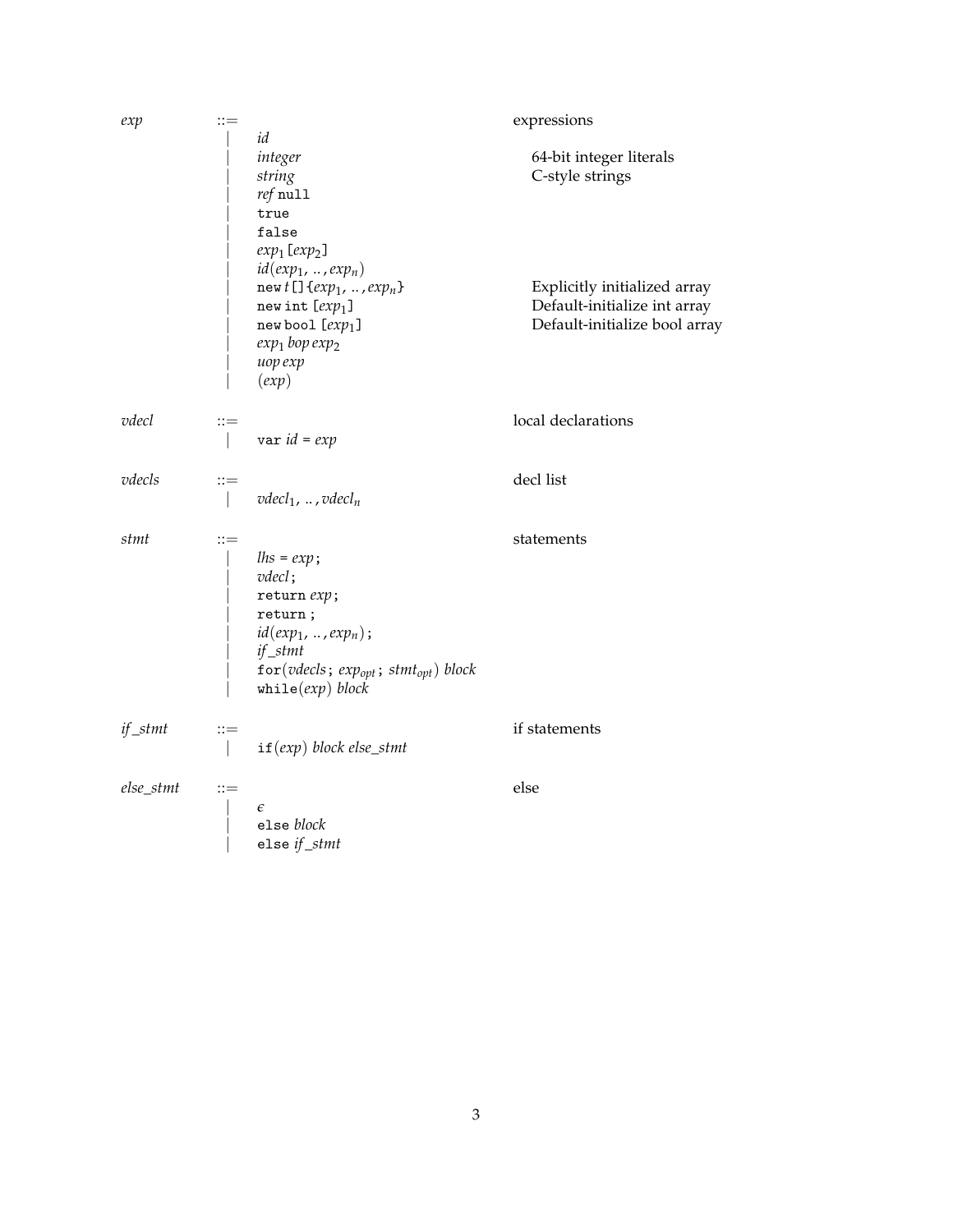## **Typing Rules**  $2<sup>1</sup>$

 $\vdash bop_1, \ldots, bop_i : F$ TYP\_INTOPS  $\overline{\vdash ==, !=, \langle \langle \leq, \rangle \rangle} = : (int, int) \rightarrow bool$  TYP\_CMPOPS  $\overline{\vdash\texttt{\&},\mid:(\texttt{bool},\texttt{bool})\rightarrow \texttt{bool}} \quad \texttt{TrP\_Bool} \quad$  $\vdash uop : F$  $\overline{\vdash \text{ ! } : (\text{bool}) \rightarrow \text{bool}}$  TYP\_LOGNOT  $\overline{\vdash_{\sim} : (\text{int}) \to \text{int}}$  TYP\_BITNEG TYP\_NEG  $\overline{\vdash$  - : (int)  $\rightarrow$  int  $G:L \vdash exp:t$  $\frac{x:t \in L}{G:L \vdash x:t}$  TYP\_LOCAL  $\overline{G; L \vdash n : int}$  TYP\_INT TYP\_STRING  $\overline{G:L\vdash s:$ string  $\overline{G;L \vdash \texttt{string null}: \texttt{string}}$  TYP\_NULLSTR TYP\_NULLARR  $\overline{G:L \vdash t[] \text{ null}:t[]}$ TYP\_TRUE  $\overline{G:L \vdash \mathtt{true} : \mathtt{bool}}$ TYP\_FALSE  $\overline{G\,;L\vdash \mathtt{false} : \mathtt{bool}}$  $\frac{G;L \vdash exp_1 : t[] G;L \vdash exp_2 : \text{int}}{G;L \vdash exp_1[exp_2] : t} \quad \text{hyp\_INDEX}$  $\frac{f:(t_1,\ldots,t_i)\to t\in G\quad G\,;L\vdash exp_1:t_1\quad \ldots\quad G\,;L\vdash exp_i:t_i}{G\,;L\vdash f(exp_1,\ldots,exp_i):t} \quad \text{Tr} \texttt{r\_CALL}$  $\frac{G;L \vdash exp_1 : t \quad . \quad G;L \vdash exp_i : t}{G;L \vdash new t[] \{exp_1, .., exp_i\} \quad t[]}$  TYP\_ARRLIT  $G: L \vdash exp_1 : int$  $\overline{G; L \vdash \text{new int } [exp_1] : t[]}$  TYP\_ARRZEROINT  $G: L \vdash exp_1 : int$  $\overline{G:L \vdash \texttt{new bool}[\textit{exp}_1]: t[]}$  TYP\_ARRZEROBOOL  $\frac{\vdash \textit{bop} : (t_1, t_2) \rightarrow t \quad G ; L \vdash \textit{exp}_1 : t_1 \quad G ; L \vdash \textit{exp}_2 : t_2}{G ; L \vdash \textit{exp}_1 \textit{bop} \textit{exp}_2 : t} \quad \text{hyp\_bop}$  $\frac{\vdash \textit{uop} : (t) \rightarrow t \quad G; L \vdash \textit{exp} : t}{G; L \vdash \textit{uop} \textit{exp} : t}$  TYP\_UOP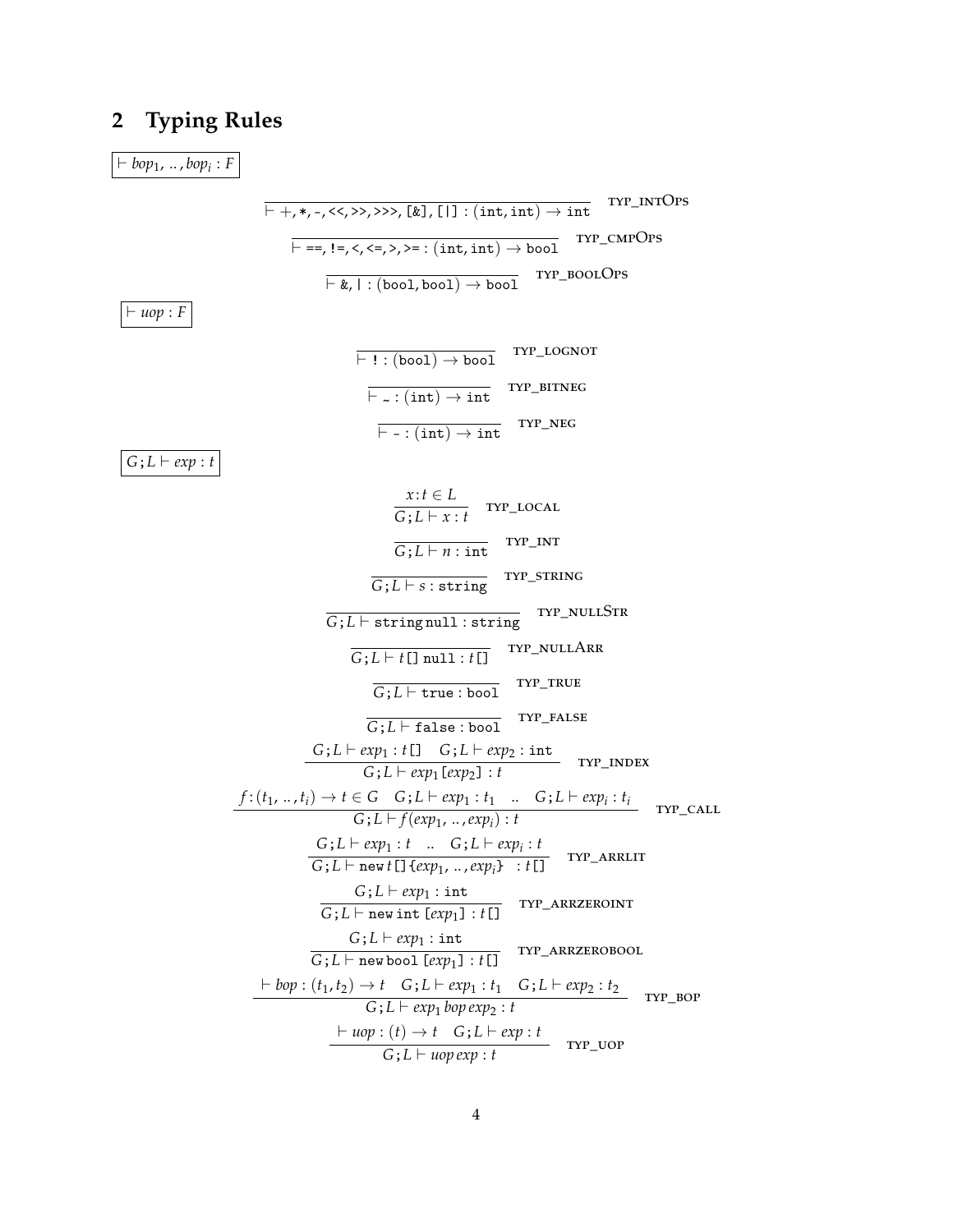$$
G\,;L_1\vdash \mathit{vdecl}\Rightarrow L_2
$$

$$
\frac{G \, ; L \vdash exp : t \quad x \notin L}{G \, ; L \vdash var \, x = exp \Rightarrow L, x : t} \quad \text{Trp\_DECL}
$$

 $\boxed{G; L_0 \vdash vdecls \Rightarrow L_i}$ 

$$
\frac{G \, ; L_0 \vdash vdecl_1 \Rightarrow L_1 \quad \dots \quad G \, ; L_{i-1} \vdash vdecl_i \Rightarrow L_i}{G \, ; L_0 \vdash vdecl_1, \, \dots, vdecl_i \Rightarrow L_i} \quad \text{hyp\_vDecls}
$$

 $G: L_1$ ; *retty*  $\vdash$  *stmt*  $\Rightarrow$   $L_2$ 

 $\overline{\phantom{0}}$ 

$$
\frac{G; L_1 \vdash \text{vdecl} \Rightarrow L_2}{G; L_1; t \vdash \text{vdecl}; \Rightarrow L_2} \text{ Trr\_sDECL}
$$
\n
$$
\frac{G; L \vdash \text{lls}: t \quad G; L \vdash \text{exp}_2: t}{G; L; t \vdash \text{lls} = \text{exp}_2; \Rightarrow L} \text{ Trr\_assN}
$$
\n
$$
\frac{f: (t_1, ..., t_i) \rightarrow \text{void} \in G \quad G; L \vdash \text{exp}_1: t_1 \quad ... \quad G; L \vdash \text{exp}_i: t_i}{G; L; \text{void} \vdash f(\text{exp}_1, ..., \text{exp}_i); \Rightarrow L} \text{ Trr\_scALL}
$$
\n
$$
\frac{G; L \vdash \text{exp} : \text{bool} \quad G; L; t \vdash \text{block}_1}{G; L; t \vdash \text{if}(\text{exp}) \text{ block}_1 \text{ else block}_2 \Rightarrow L} \text{ Trr\_IF}
$$
\n
$$
\frac{G; L \vdash \text{exp} : \text{bool} \quad G; L; t \vdash \text{block}_2}{G; L; t \vdash \text{while}(\text{exp}) \text{ block} \Rightarrow L} \text{ Trr\_whILE}
$$
\n
$$
\frac{G; L \vdash \text{exp} : \text{bool} \quad G; L_2; t \vdash \text{stm} \neq L_3 \quad G; L_2; t \vdash \text{block}_3}{G; L; t \vdash \text{for}(\text{vdecls}; \text{exp}_{\text{opt}}; \text{stm}_{\text{opt}}) \text{ block} \Rightarrow L_1} \text{ Trr\_KET}
$$
\n
$$
\frac{G; L \vdash \text{exp} : t}{G; L; \text{void} \vdash \text{return } \text{exp}; \Rightarrow L} \text{ Trr\_KET}
$$
\n
$$
\frac{G; L_3; t \vdash \text{Stm1}_1 \ldots \text{stm1}_i \Rightarrow L_i}{G; L_0; t \vdash \text{fstm1}_1 \ldots \text{stm1}_i} \text{ Trr\_BLOCK}
$$

 $G$ ;  $L_0$ ;  $t \vdash \text{stmt}_1 \dots \text{stmt}_i \Rightarrow L_i$ 

$$
\frac{G;L_0;t \vdash \mathit{stmt}_1 \Rightarrow L_1 \quad \dots \quad G;L_{i-1};t \vdash \mathit{stmt}_i \Rightarrow L_i}{G;L_0;t \vdash \mathit{stmt}_1 \dots \mathit{stmt}_i \Rightarrow L_i} \quad \text{hyp\_s7MTS}
$$